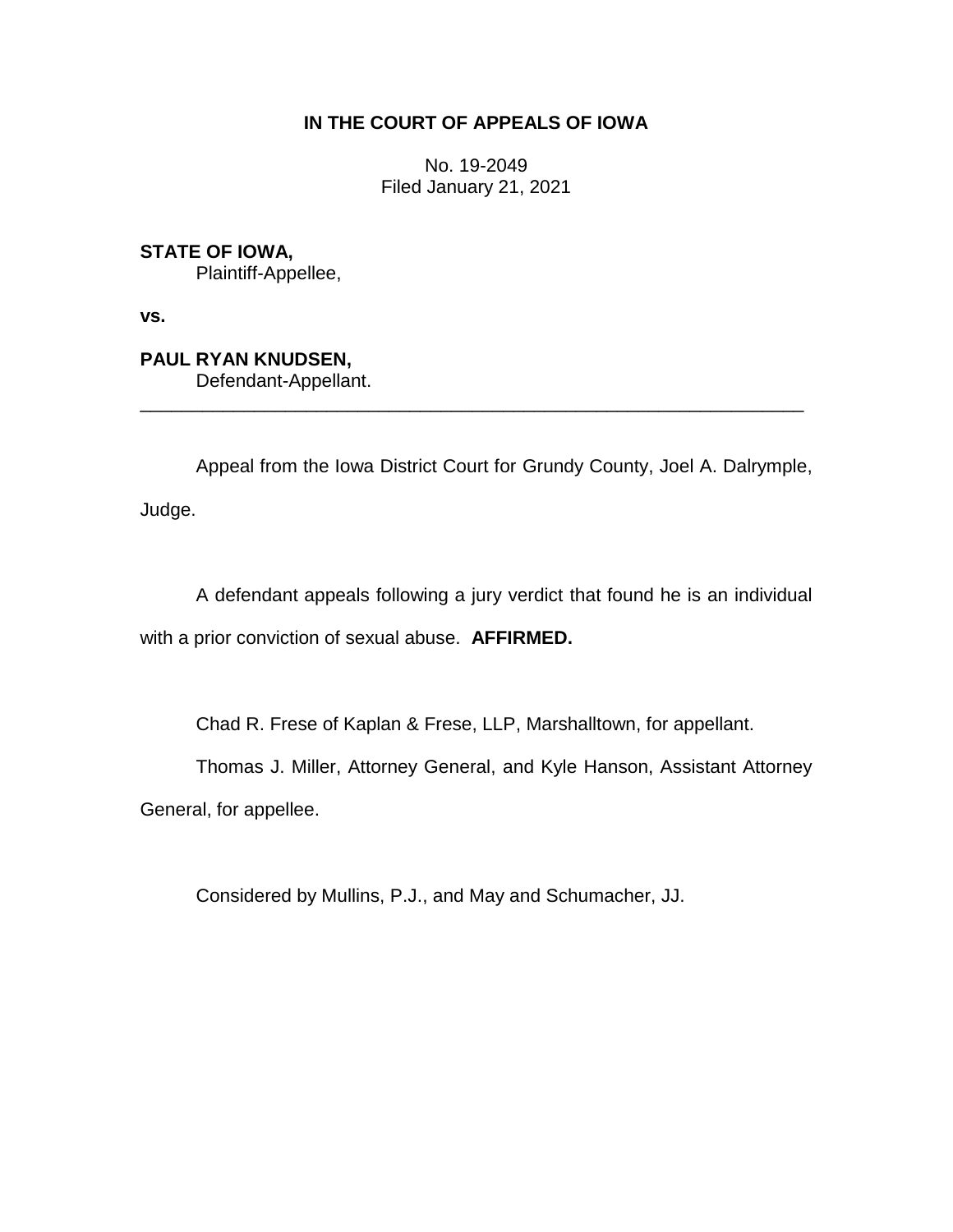### **SCHUMACHER, Judge.**

Paul Ryan Knudsen appeals a jury finding that he is an individual with a prior sexual conviction, arguing insufficiency of the evidence. He also alleges the district court abused its discretion by denying his motion for a mistrial following the admission of evidence that lacked proper foundation. We find the record contains substantial evidence to support the jury's verdict. We also find the district court did not abuse its discretion. Accordingly, we affirm.

#### **I. Facts & Proceedings**

In 2006, following a guilty plea, Knudsen was convicted of third-degree sexual abuse in Polk County, Iowa. In 2015, Knudsen was charged in Grundy County with three counts of sexual abuse in the third degree and one count of lascivious conduct with a minor. In 2017, following a trial on the Grundy County charges, a jury found him guilty on all four counts. Knudsen admitted he had been previously convicted of sexual abuse, subjecting his sentence to the enhancement under Iowa Code section 901A.2(1) (2015). He was sentenced to life imprisonment on each of the sexual-abuse convictions and to an indeterminate term not to exceed two years on the lascivious-conduct-with-a-minor conviction, subject to the enhancement of section 901A.2(1).

Knudsen appealed his conviction and sentence. This court affirmed the jury's guilty verdict but found deficiencies in the district court's sentencing enhancement colloquy. We vacated Knudsen's sentenced and remanded for correction of the sentencing defect. *See State v Knudsen,* No. 17-0531, 2018 WL 4922954, at \*5–11 (Iowa Ct. App. Nov. 7, 2018).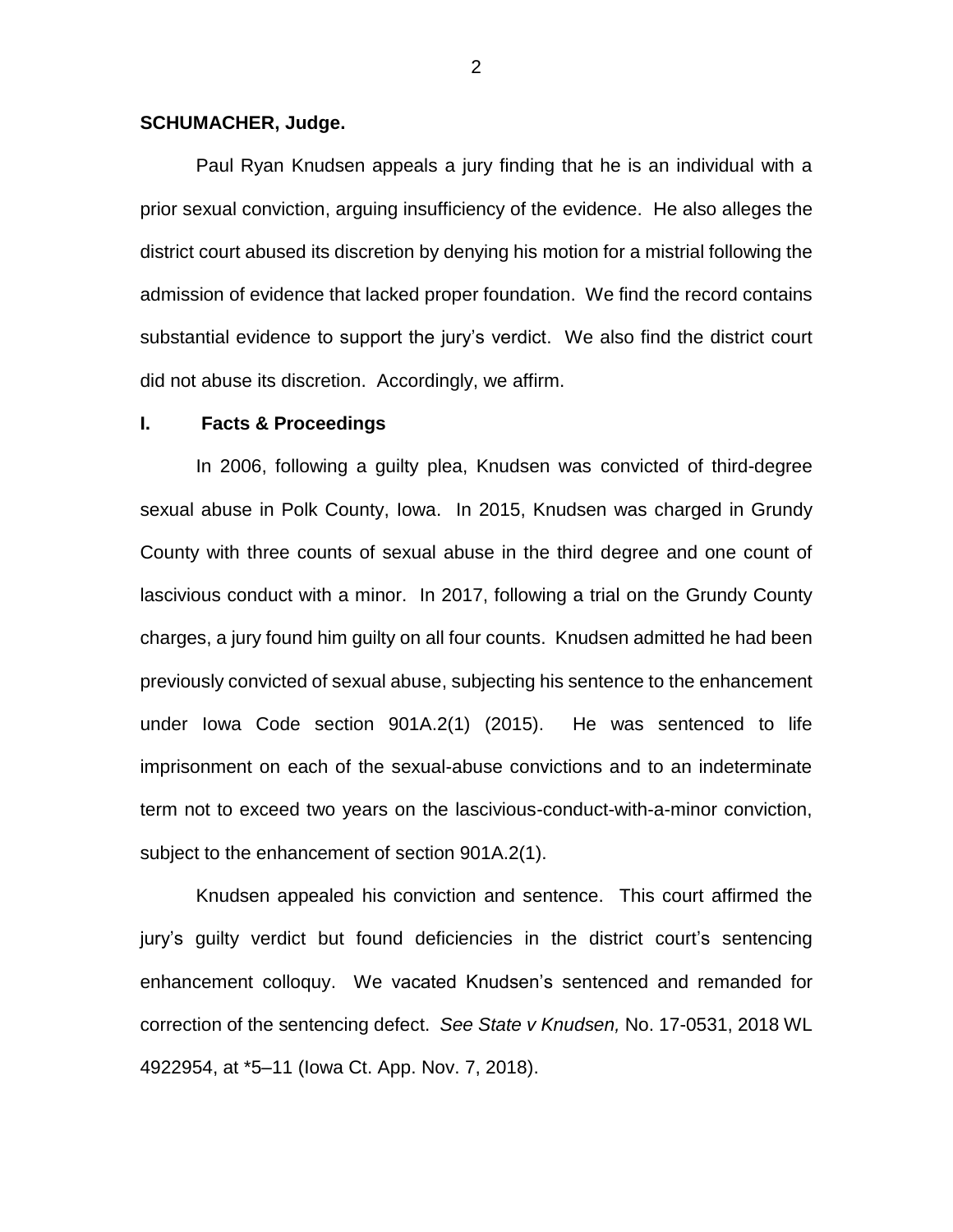On remand, Knudsen demanded a trial by jury to establish his prior conviction. A two-day jury trial commenced on October 30, 2019. The jury found Knudsen to be an individual with a prior conviction of sexual abuse. On December 2, Knudsen was sentenced to three concurrent terms of life in prison and an indeterminate term not to exceed two years subject to the enhancement of section 901A.2(1).

Knudsen appeals from his sentencing enhancement hearing, arguing the evidence is insufficient to support the jury's finding and that the district court abused its discretion in denying his motion for mistrial.

### **II. Sufficiency of the Evidence**

#### **A. Standard of Review**

Sufficiency of evidence claims are reviewed for correction of errors at law. *State v. Sanford*, 814 N.W.2d 611, 615 (Iowa 2012). A verdict is binding upon this court and will be upheld unless it is not supported by substantial evidence. *State v. Tipton*, 897 N.W.2d 653, 692 (Iowa 2017). Substantial evidence is evidence that would convince a rational trier of fact that the defendant is guilty beyond a reasonable doubt*. Id.* If evidence raises only suspicion, speculation, or conjecture, it is not substantial. *State v. Howse*, 875 N.W.2d 684, 688 (Iowa 2016). We consider all evidence in the record, not just the evidence supporting guilt. *Tipton*, 897 N.W.2d at 692. We view all relevant evidence in the light most favorable to the State. *Id.*

## **B. Merits**

Knudsen claims the evidence is insufficient to prove he is the same Paul Ryan Knudsen convicted of sexual abuse in 2006. At trial, extensive documentary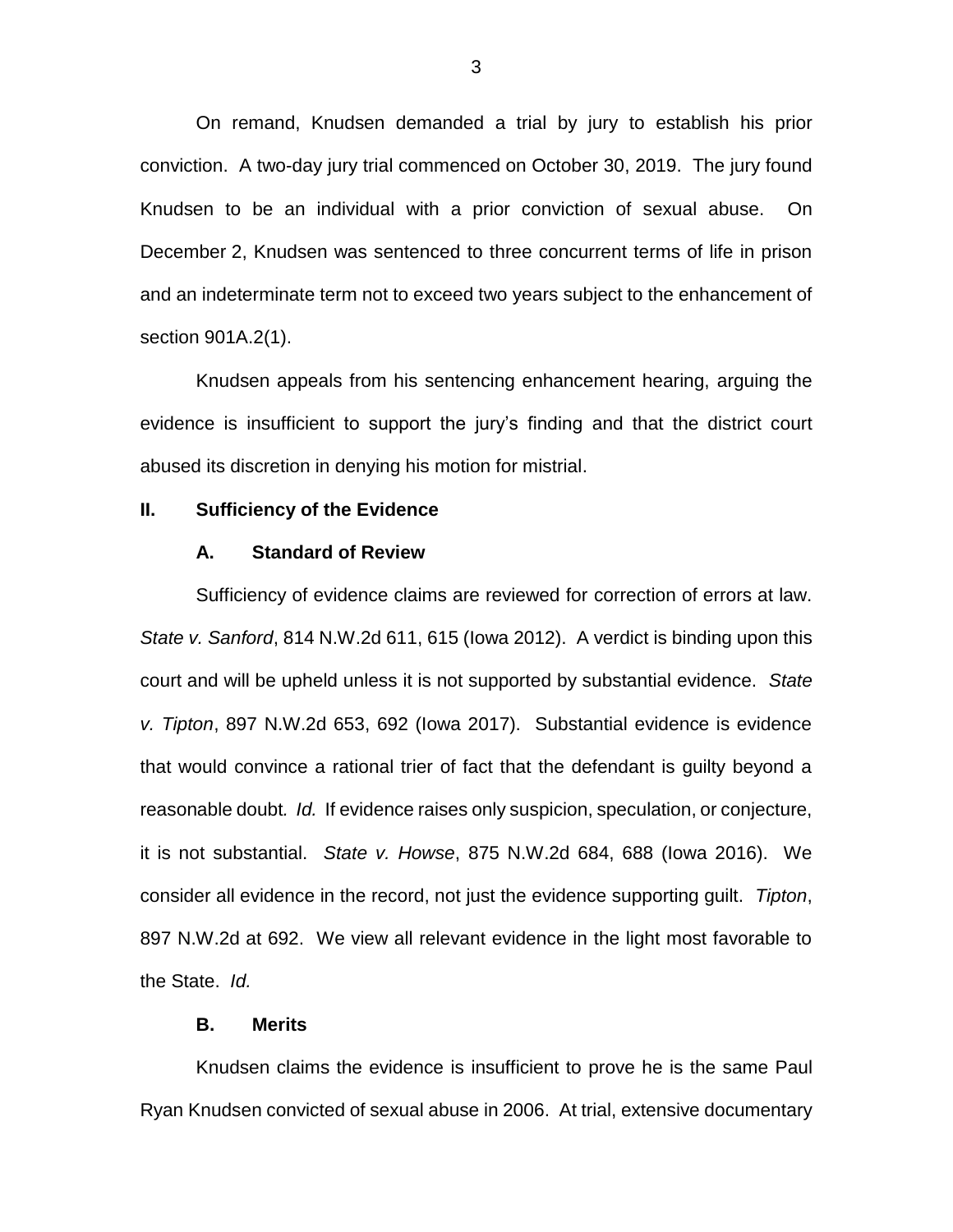evidence connecting Knudsen to the 2006 conviction was presented. However, Knudsen contends this was insufficient because no witness who was familiar with the Paul Ryan Knudsen convicted in 2006 identified Paul Ryan Knudsen—the defendant in the courtroom—as being the same person.

We reject this argument. Knudsen cites no legal authority supporting his proposition that positive in-court identifications by a witness are required to prove a prior conviction. Documentary evidence connecting a defendant to a prior conviction may be sufficient to prove identity. *See State v. Sanborn*, 564 N.W.2d 813, 816 (Iowa 1997) (finding name on prior judgment in connection with other identifying information sufficient to prove identity of prior conviction); *State v Jordan*, 663 N.W.2d 877, 882 (Iowa 2003) (finding name on prior convictions corresponding to prison terms and inmate identification number sufficient to prove habitual offender status).

Substantial evidence establishing Knudsen was previously convicted of sexual abuse was presented at trial. Clerk certified records from Knudsen's 2006 conviction, including the preliminary complaint, order accepting guilty plea, and sentencing and probation order, were submitted into evidence. Also submitted were multiple notices of sex offender registration bearing Knudsen's name and signature as well as other biographical information such as date of birth, address, and social security number. The jury received ten mugshots of Knudsen, taken during the years since his prior conviction as required by his sex offender status. Ward Ingham, a fingerprint expert from the Iowa Department of Criminal Investigation, compared fingerprint cards taken from Knudsen's 2006 and 2017 convictions and testified that the fingerprints came from the same person. Finally,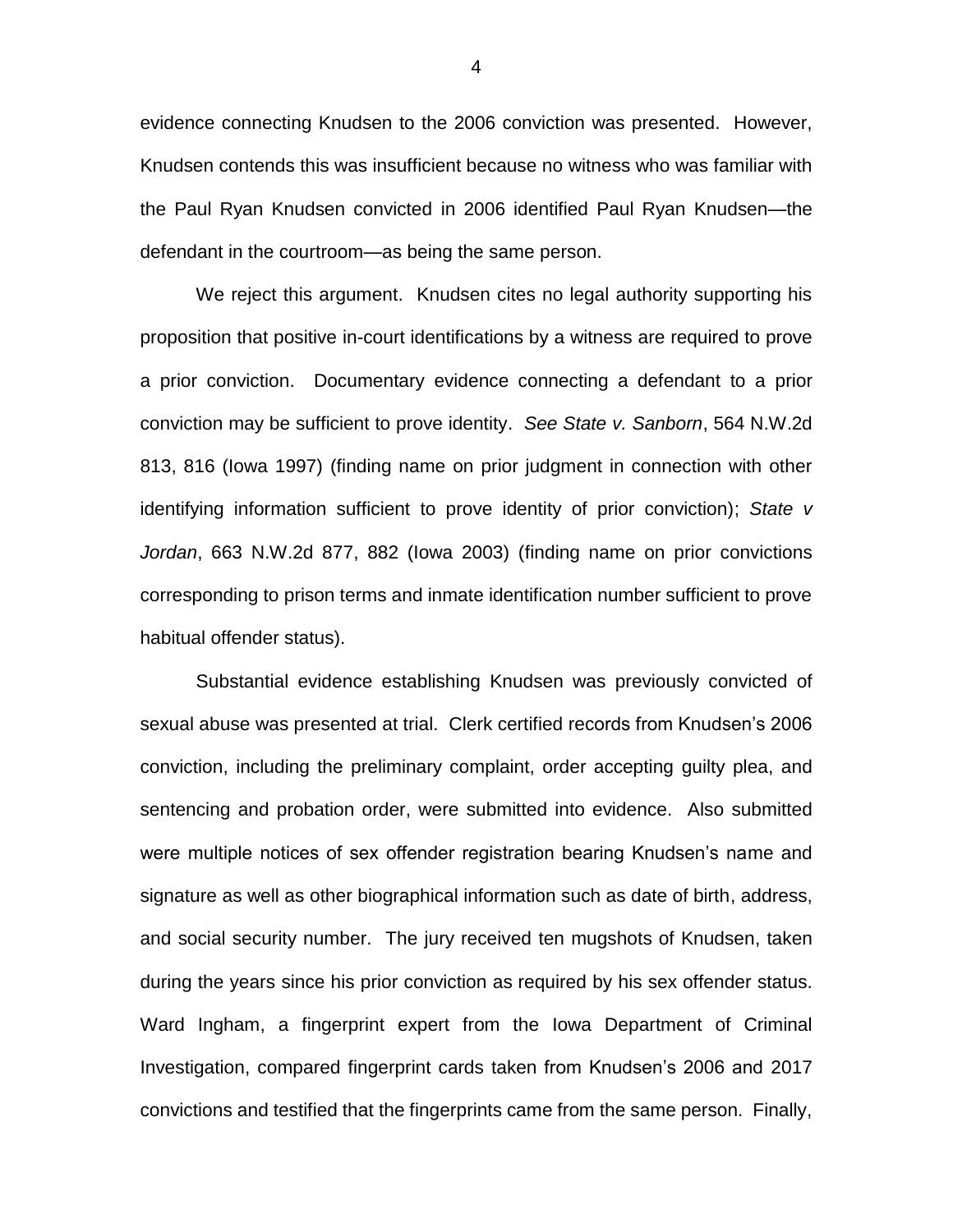Deputy Timothy Wolthoff, who is responsible for registering sex offenders when they move to the county, positively identified the defendant in the courtroom as the same person who registered under the name Paul Ryan Knudsen.

We find the record contains substantial evidence to support the jury's finding that Knudsen is an individual with a prior conviction for sexual abuse.

#### **III. Motion for a Mistrial**

Knudsen contends the district court abused its discretion in denying his motion for a mistrial. He argues the court's curative instruction following testimony concerning evidence lacking proper foundation was insufficient to mitigate its prejudicial impact.

### **A. Standard of Review**

The denial of a mistrial and the giving of a cautionary instruction are reviewed for an abuse of discretion. *State v. Plain*, 898 N.W.2d 801, 811 (Iowa 2017) (citing *State v. Wade*, 467 N.W.2d 283, 285 (Iowa 1991)). "When assessing a district court's decision for abuse of discretion, we only reverse if the district court's decision rested on grounds or reasoning that were clearly untenable or clearly unreasonable." *Id.* "Grounds or reasons are untenable if they are 'based on an erroneous application of the law or not supported by substantial evidence.'" *Id.* (citation omitted).

# **B. Discussion**

Knudsen takes issue with testimony concerning two sets of exhibits. The first is State's exhibit 56, which includes a clerk of court certificate and the preliminary complaint, trial information, and order accepting guilty plea from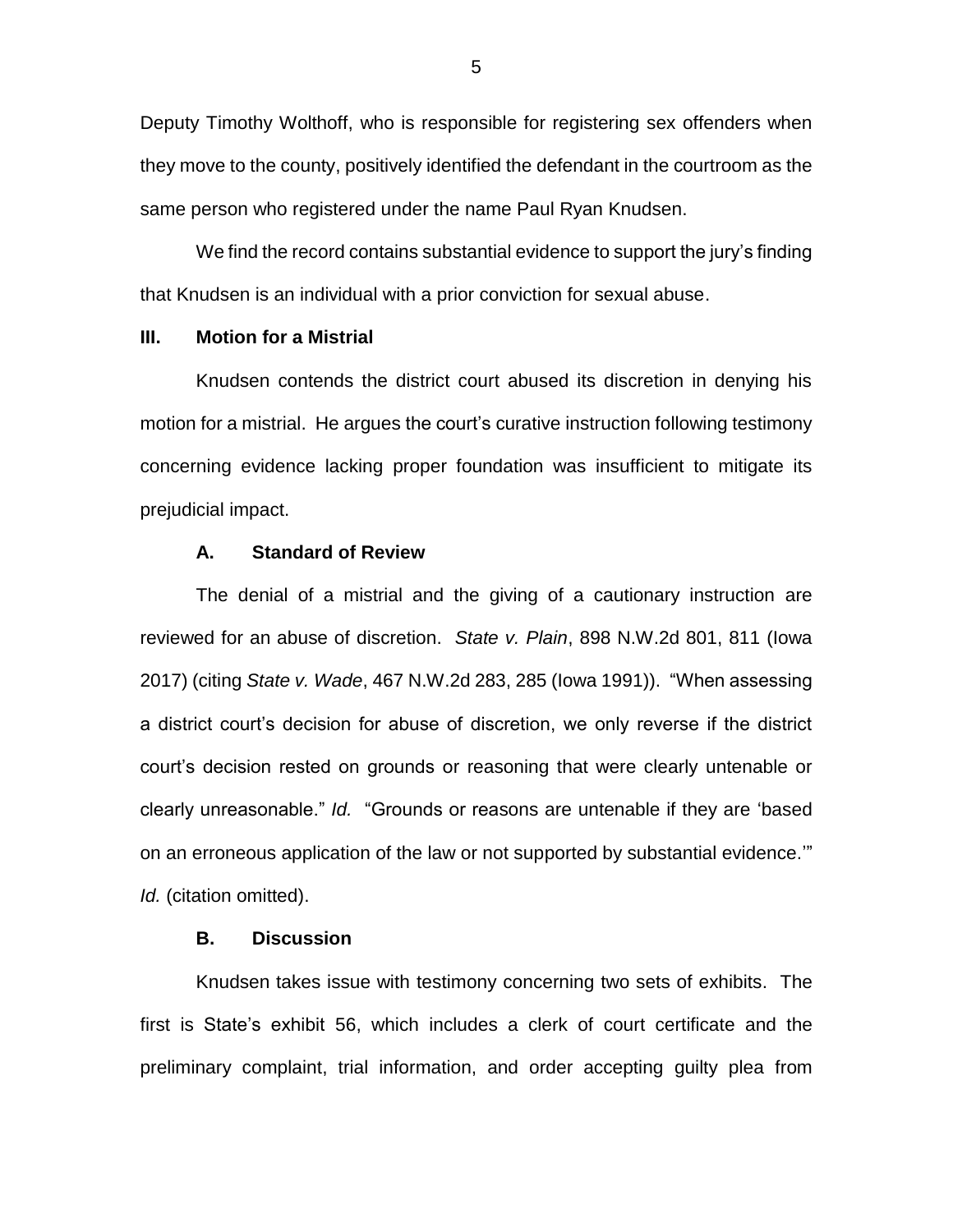Knudsen's 2006 conviction. <sup>1</sup> The second is State's exhibit 57, which includes three pages from Knudsen's 2006 sentencing order. 2

To introduce the exhibits, the State called Cheryl Nolan, a custodian of records at the Iowa Sex Offender Registry Unit. In laying the foundation to admit the exhibits, Nolan testified the documents came from Knudsen's sex-offenderregistry file in her office. The exhibits were admitted through Nolan as a foundational witness. Nolan continued her testimony and described the documents, noting they contained identifying information such as name, date of birth, and social security number. However, later in her testimony, Nolan corrected herself and stated that the documents appeared to be certified copies from the clerk of court and the copies marked as exhibits did not come directly from her office's file.

Following Nolan's correction, Knudsen moved for a mistrial based on the exhibits being introduced through improper foundation. Before ruling on the motion, the court excused the jury and called Nolan for voir dire to determine which documents were contained in Knudsen's registry file. It was established that Nolan's file contains copies of Knudsen's 2006 sentencing order; however, the documents marked and submitted as State's exhibits 56 and 57 did not come directly from her office's file and were supplied by the State.

Having established that Nolan was not a proper foundational witness for the admitted exhibits, Knudsen argued a mistrial was necessary because Nolan's

 $\overline{a}$ 

<sup>1</sup> The exhibit's individual documents were marked for trial as State's exhibits 56 - A, B, D, and E, respectfully.

 $2$  Individual pages in the exhibit were marked for trial as State's exhibit 57 - A, B, and C.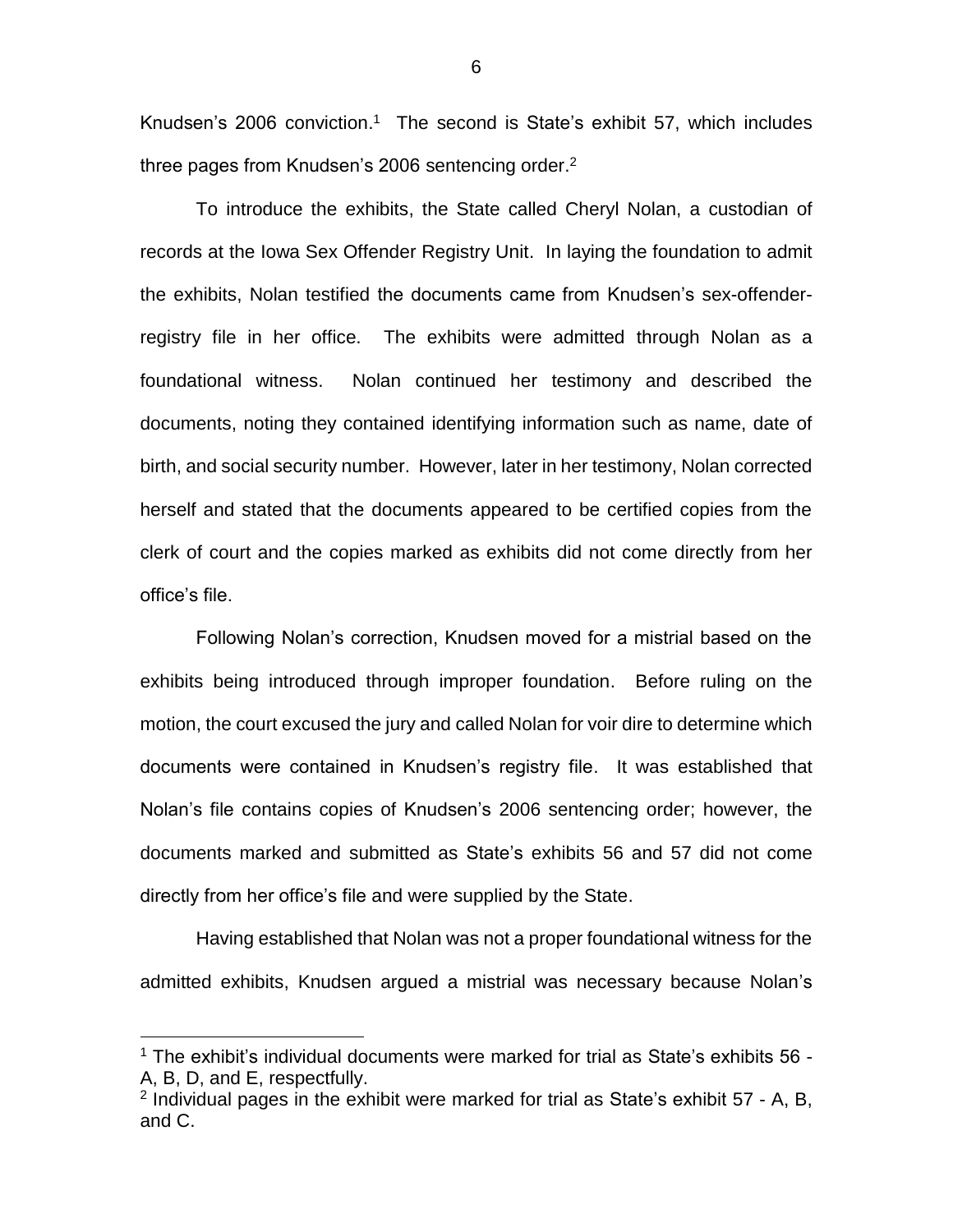testimony concerning the documents was highly prejudicial and could not be mitigated. The State responded by arguing that despite the foundational confusion

with Nolan, the exhibits were admissible as self-authenticating public records and,

therefore, testimony regarding its contents could not have prejudiced Knudsen.

After hearing the arguments, the district court denied the motion for a mistrial. To correct its prior ruling, the court removed the exhibits from evidence, and the judge issued a curative explanation to the jury. The court stated,

Ladies and gentlemen, in light of some of the issues that came up yesterday, and the various discussion we've been having over the course of yesterday and this morning, the court has reconsidered a previous ruling that it made.

I advised for the record that Exhibits 56 - A, B, D, and E, as well as 57 - A, B, and C would be admitted. With that reconsideration, at this point in time they are not admitted, and we're going to proceed accordingly.

Immediately following, the State sought to re-admit the exhibits as selfauthenticating public records, and they were received. *See* Iowa Rs. Evid. 5.803(8)(A)(i), 5.902(4); *see also* Iowa Code § 622.53.

# **C. Analysis**

A district court has broad discretion when ruling on a motion for mistrial, and a defendant "bears the heavy burden of demonstrating a clear abuse of discretion on the part of trial court." *Wade*, 467 N.W.2d at 285 (quoting *State v. Brown*, 397 N.W.2d 689, 699 (Iowa 1986)). Here the jury heard testimony concerning documents initially introduced through an improper foundational witness and Knudsen moved for a mistrial. Rather than grant the motion, the district court explained to the jury that it was correcting its prior ruling and removed the evidence. The same evidence was then later admitted on alternative grounds.